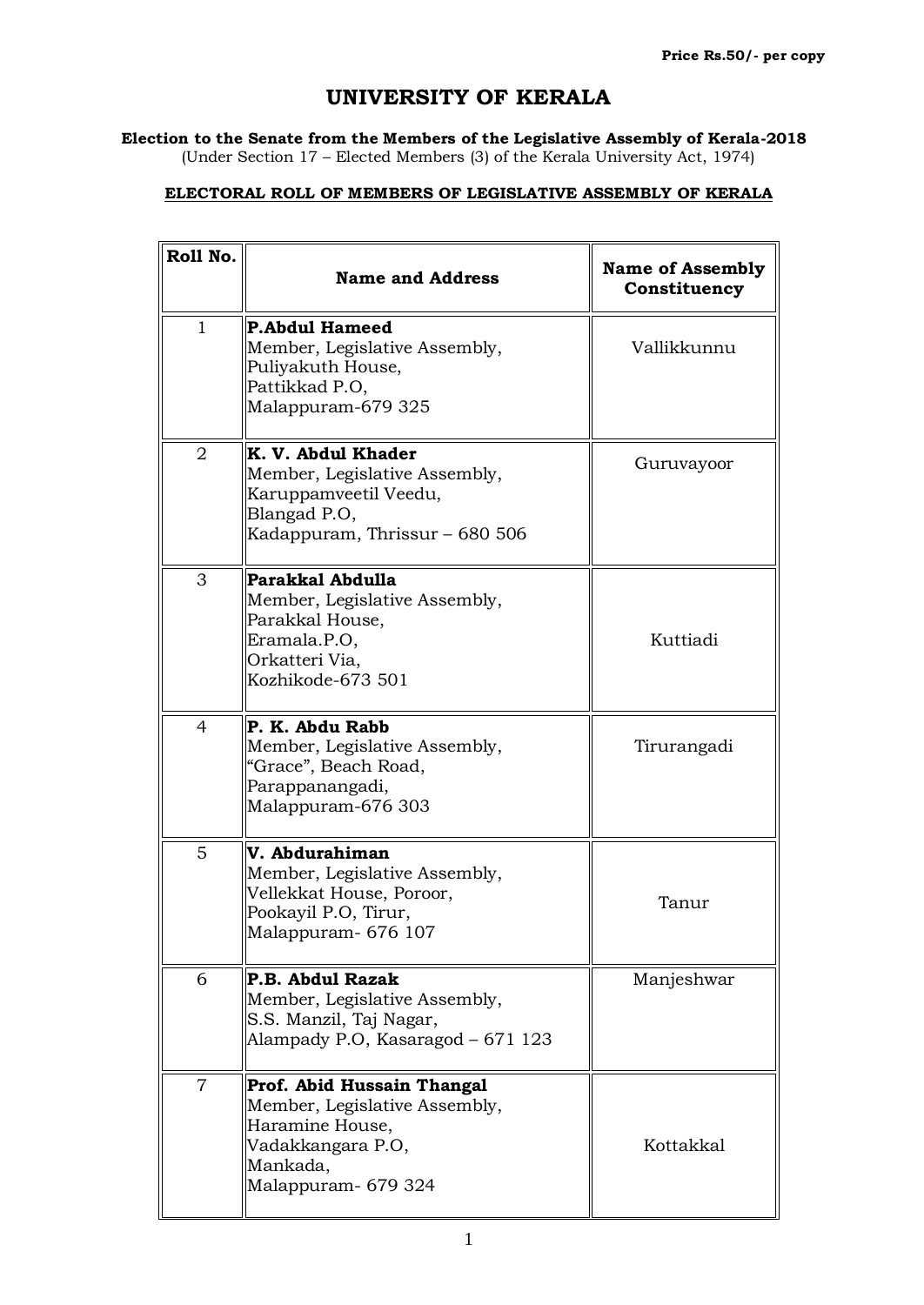| 8  | V. S. Achuthanandan<br>Member, Legislative Assembly,<br>Kowdiar House, Vellayambalam,<br>Thiruvananthapuram. 695003                      | Malampuzha     |
|----|------------------------------------------------------------------------------------------------------------------------------------------|----------------|
| 9  | Adoor Prakash<br>Member, Legislative Assembly,<br>Rama Nilayam, Konnamankara,<br>Adoor.P.O, Pathanamthitta-691 523                       | Konni          |
| 10 | T.A. Ahammed Kabeer<br>Member, Legislative Assembly,<br>Thazneem, Thaiyyakath,<br>57- Unity Road, Changampuzha Nagar,<br>Kochi-682 033.  | Mankada        |
| 11 | P. Aisha Potti<br>Member, Legislative Assembly,<br>Sreesankaram, Padinjattinkara,<br>Kottarakkara - P.O,<br>Kollam-691 506               | Kottarakkara   |
| 12 | Manjalamkuzhi Ali<br>Member, Legislative Assembly,<br>Manjalamkuzhi House,<br>Panangangara, Ramapuram.P.O,<br>Malappuram-679 321         | Perinthalmanna |
| 13 | Anil Akkara<br>Member, Legislative Assembly,<br>Akkarapattiakkal House,<br>Puranattukara P O, Thrissur- 680 551                          | Wadakkancherry |
| 14 | A.P.Anil Kumar<br>Member, Legislative Assembly,<br>Sreelakam,<br>Thazhvaram Road,<br>Malappuram.P.O,<br>Malappuram-676 505.              | Wandoor        |
| 15 | Anoop Jacob<br>Member, Legislative Assembly,<br>Neyyar Block - 7C,<br>Legislator's Hostel,<br>Thiruvananthapuram- 695033.                | Piravom        |
| 16 | K.Ansalan<br>Member, Legislative Assembly,<br>Vattavila Puthen Veedu,<br>Vazhuthur,<br>Neyyattinkara.P.O,<br>Thiruvananthapuram-695 121. | Neyyattinkara  |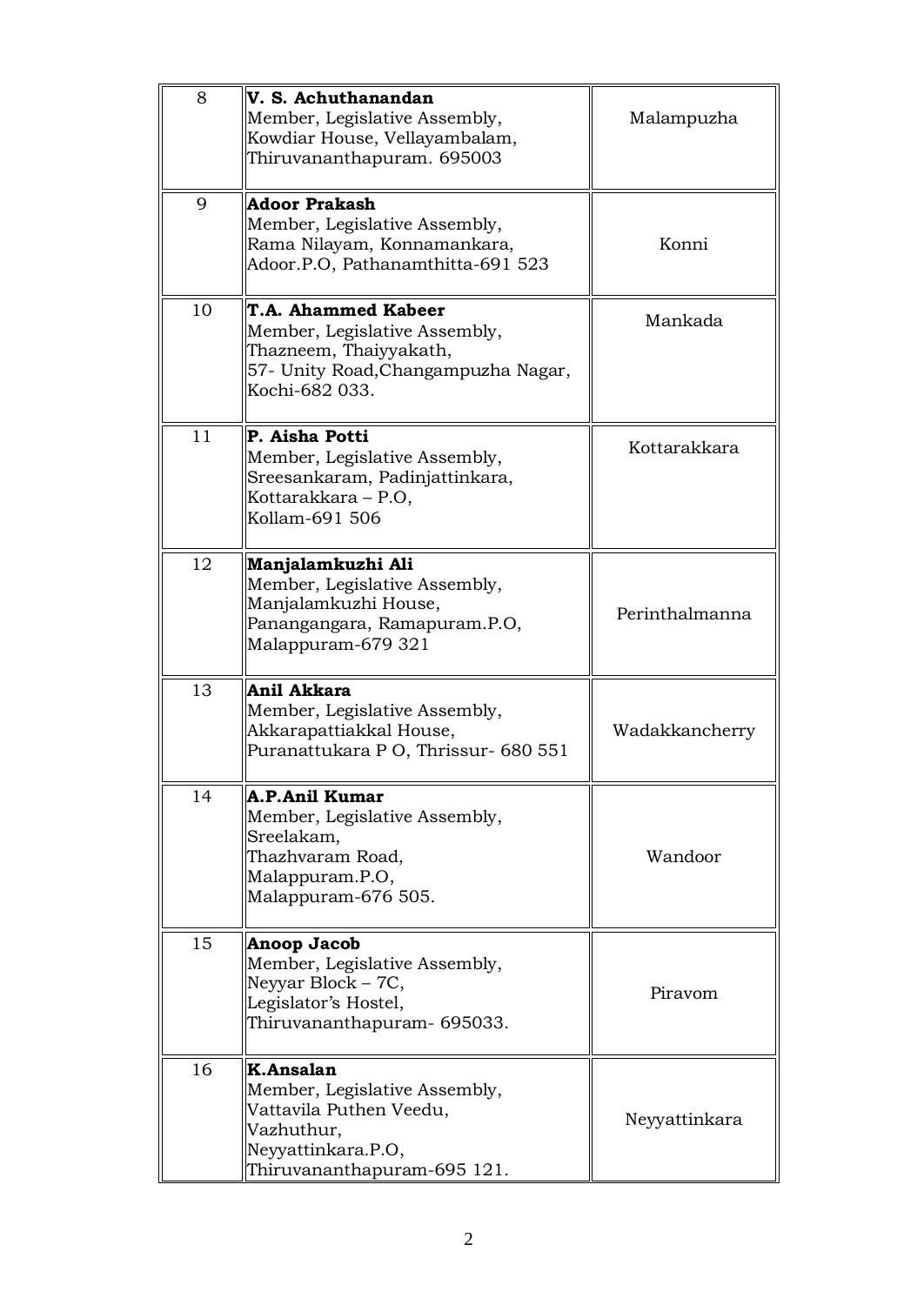| 17 | Antony John<br>Member, Legislative Assembly,<br>Kumbappillil House,<br>Kozhipilly .P.O,<br>Kothamangalam,<br>Ernakulam-686 691.                 | Kothamangalam       |
|----|-------------------------------------------------------------------------------------------------------------------------------------------------|---------------------|
| 18 | P.V.Anvar<br>Member, Legislative Assembly,<br>Camp Office,<br>Nilambur<br>Malappuram-679 329.                                                   | Nilambur            |
| 19 | <b>Anwar Sadath</b><br>Member, Legislative Assembly,<br>Oolikara House, Parambayam,<br>Nedumbassery P.O,<br>Chengamanad,<br>Ernakulam - 683 585 | Aluva               |
| 20 | A. M. Ariff<br>Member, Legislative Assembly,<br>Arunyam, Iravukadu Ward,<br>Thiruvampady P.O,<br>Alappuzha – 688 002                            | Aroor               |
| 21 | Prof.K.U.Arunan<br>Member, Legislative Assembly,<br>Kumbalaparambil House,<br>Edathiruthy P.O,<br>Thrissur-680 703.                             | Irinjalakkuda       |
| 22 | C.K.Asha<br>Member, Legislative Assembly,<br>Kiran Nivas,<br>Kudavechoor P.O,<br>Vaikom,<br>Kottayam-686 144.                                   | Vaikom (SC)         |
| 23 | K.Babu<br>Member, Legislative Assembly,<br>Sreedhalam,<br>Pezhumpara,<br>Chathamangalam.P.O,<br>Nenmara-678 508                                 | Nenmara             |
| 24 | I.C. Balakrishnan<br>Member, Legislative Assembly,<br>Illathumoola Veedu, Valad P.O,<br>Thalapuzha, Mananthavady,<br>Wayanad – 670 644          | Sulthanbathery (ST) |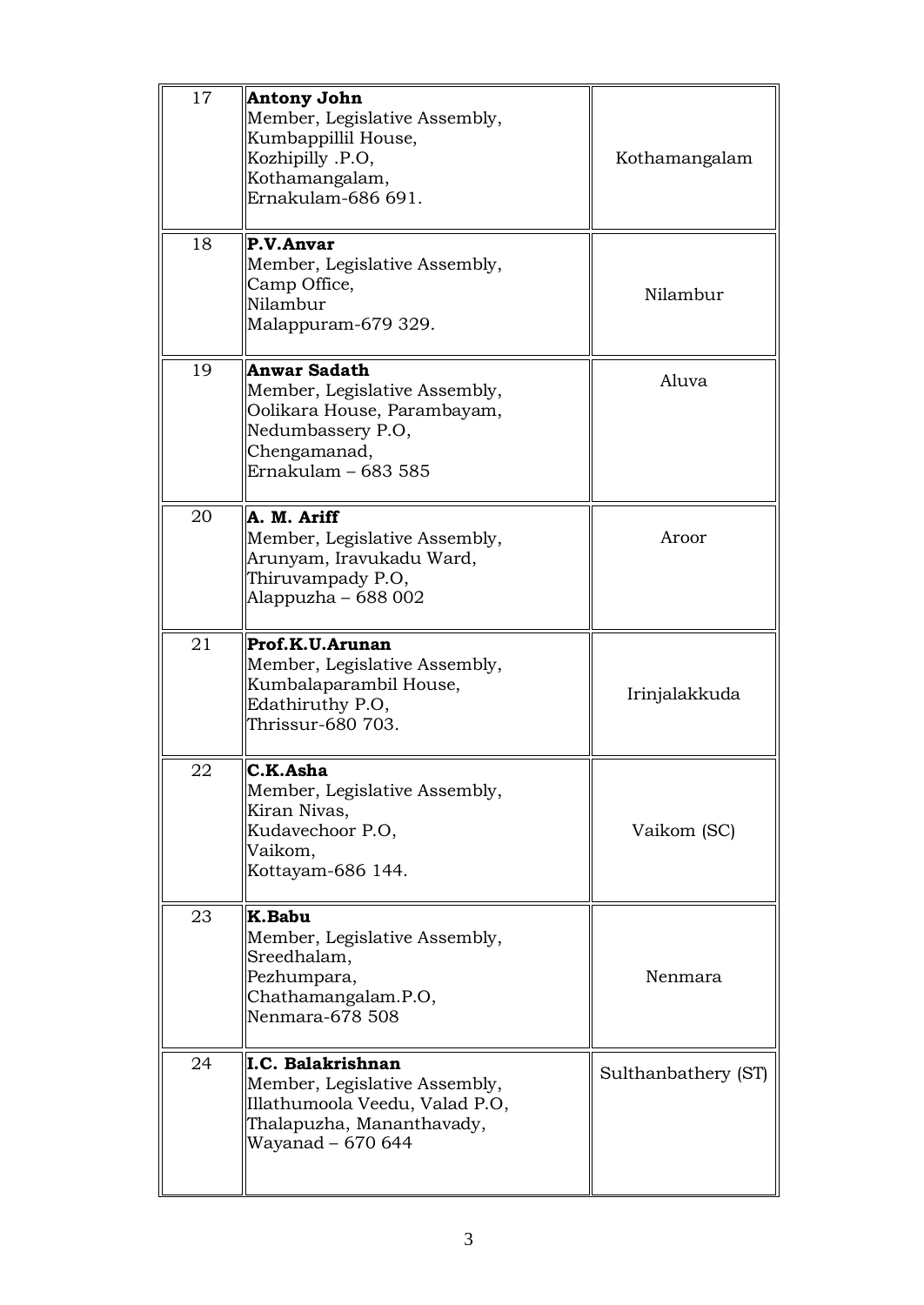| 25 | A.K.Balan<br>Minister for Welfare of Scheduled<br>Castes, Scheduled Tribes, Backward<br>Classes, Law, Culture and<br>Parliamentary Affairs.<br>Pampa,<br>Cliff House Compound,<br>Nanthancode, Kowdiar.P.O,<br>Thiruvananthapuram-695 003. | Tarur (SC) |
|----|--------------------------------------------------------------------------------------------------------------------------------------------------------------------------------------------------------------------------------------------|------------|
| 26 | V. T. Balram<br>Member, Legislative Assembly,<br>Rathnalayam, Otalur P.O,<br>Thrithala (Via), Palakkad – 679 534                                                                                                                           | Thrithala  |
| 27 | P. K. Basheer<br>Member, Legislative Assembly,<br>"Firdouse", Door No.04/281,<br>Pathapiriuam P.O,<br>Manjeri,<br>Malappuram - 676 123                                                                                                     | Eranad     |
| 28 | E. S. Bijimol<br>Member, Legislative Assembly,<br>Panthalooparambil, Elappara P.O<br>Idukki – 685 501                                                                                                                                      | Peerumade  |
| 29 | E.Chandrasekharan<br>Minister for Revenue and Housing,<br>Lyndhurst,<br>Devaswom Board Junction,<br>Nanthancode,<br>Thiruvananthapuram-695 003.                                                                                            | Kanhangad  |
| 30 | K. Dasan<br>Member, Legislative Assembly,<br>"Nikunjam", Muchukunnu P.O,<br>Koyilandy(Via),<br>Kozhikode - 673 307                                                                                                                         | Quilandy   |
| 31 | <b>B. D. Devassy</b><br>Member, Legislative Assembly,<br>Brahmakulath,<br>Kunnikkuru House,<br>Konoor, Palamury,<br>Nalukettu P.O<br>Thrissur- 680 308                                                                                     | Chalakkudy |
| 32 | C. Divakaran<br>Member, Legislative Assembly,<br>Deepam, ERA 118, Thottam,<br>Manacaud.P.O,<br>Thiruvananthapuram - 695 009                                                                                                                | Nedumangad |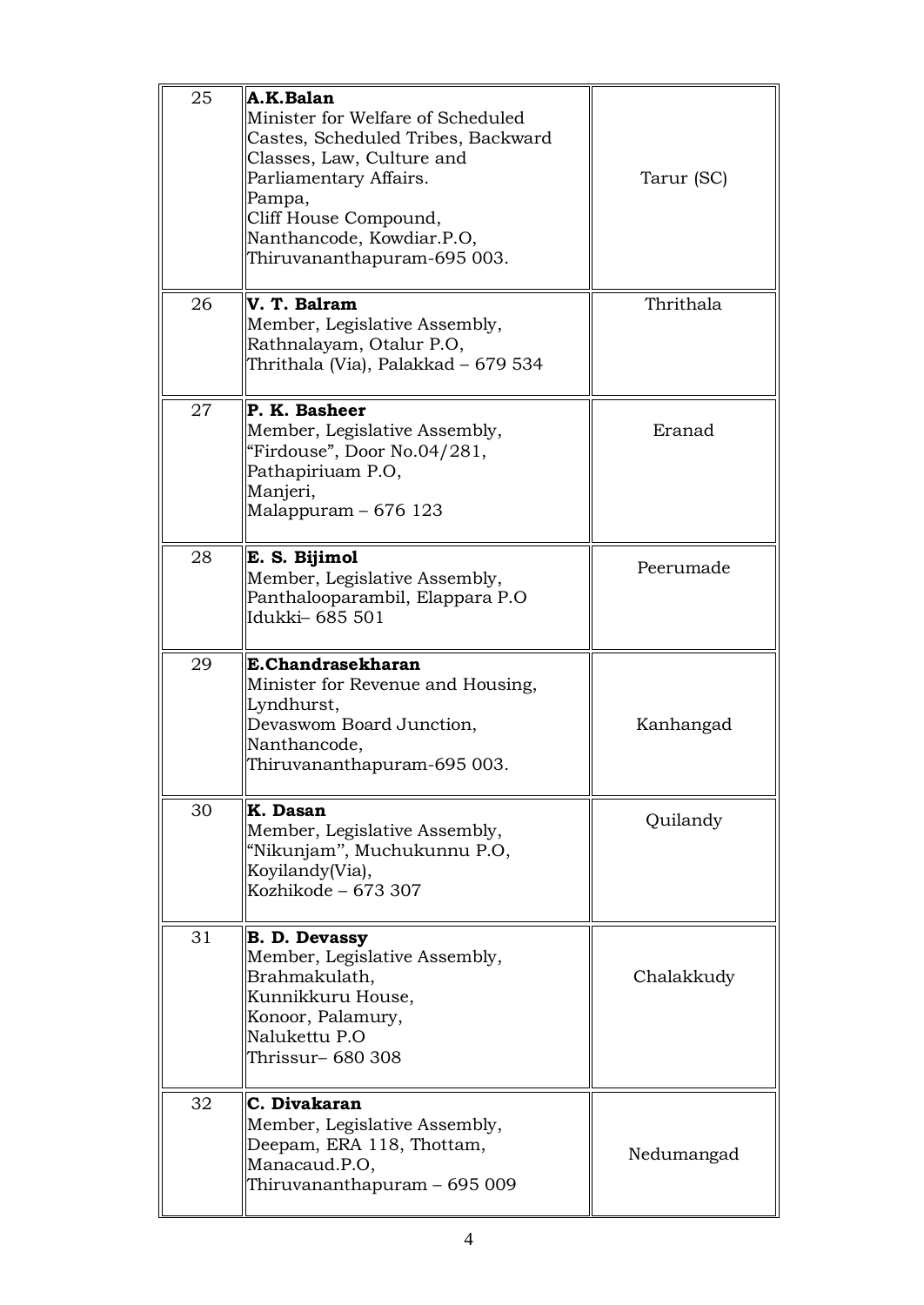| 33 | V.K. Ibrahim Kunju<br>Member, Legislative Assembly,<br>"Periyar Crescent", Bylane 3,<br>Siva Temple Road,<br>Thottakkattukara, Aluva,<br>Ernakulam-683 108. | Kalamassery  |
|----|-------------------------------------------------------------------------------------------------------------------------------------------------------------|--------------|
| 34 | Eldho Abraham<br>Member, Legislative Assembly,<br>Meppurath House,<br>Thrikkalathoor.P.O,<br>Muvattupuzha,<br>Ernakulam-683 541.                            | Muvattupzha  |
| 35 | Eldose P Kunnapillil<br>Member, Legislative Assembly,<br>Perumbavoor House,<br>Near K.S.R.T.C Bus Stand,<br>Perumbayoor P.O,<br>Ernakulam- 683 542.         | Perumbayoor  |
| 36 | K. B. Ganesh Kumar<br>Member, Legislative Assembly,<br>"Zindagi", KRA-144,<br>Kudappanakkunnu.P.O,<br>Thiruvananthapuram – 695 013                          | Pathanapuram |
| 37 | Geetha Gopi<br>Member, Legislative Assembly,<br>Kakkatt House,<br>Deshabhimani Road,<br>Guruvayoor P.O,<br>Thrissur, Pin - 680 101                          | Nattika (SC) |
| 38 | <b>George M Thomas</b><br>Member, Legislative Assembly,<br>Mekattukunnel House,<br>Panampilavu P.O,<br>Thiruvambady, Kozhikode,<br>PIN-673 603.             | Thiruvambady |
| 39 | P. C. George<br>Member, Legislative Assembly,<br>Plathottam,<br>Aruvithura.P.O,<br>Erattupetta-2,<br>Kottayam-686 122.                                      | Poonjar      |
| 40 | Chittayam Gopakumar<br>Member, Legislative Assembly,<br>"Shangrila", Konnamankara,<br>Adoor.P.O,<br>Pathanamthitta-691 523.                                 | Adoor (SC)   |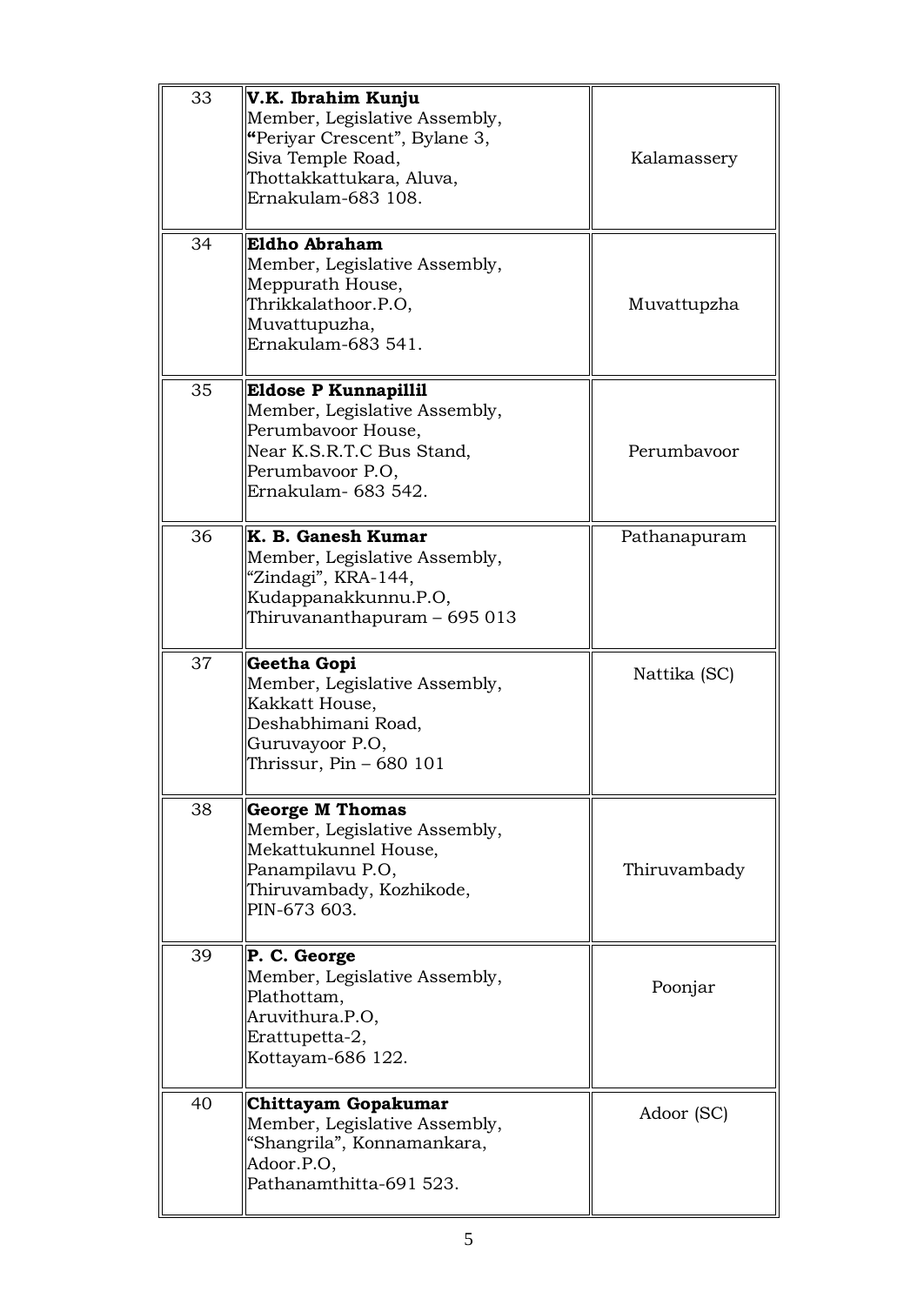| 41 | C.K.Hareendran<br>Member, Legislative Assembly,<br>Sindhooram,<br>Maruthoor,<br>Koottapana,<br>Neyyattinkara-695 121.                               | Parassala        |
|----|-----------------------------------------------------------------------------------------------------------------------------------------------------|------------------|
| 42 | Hibi Eden<br>Member, Legislative Assembly,<br>Ambatt House, Deshabhimani Road,<br>Kaloor.P.O,<br>Kochi - 682 017                                    | Eranakulam       |
| 43 | T.V. Ibrahim<br>Member, Legislative Assembly,<br>Athanikkal,<br>Vellur.P.O, Pookottur,<br>Malappuram-676 517.                                       | Kondotty         |
| 44 | Dr. K.T.Jaleel<br>Minister for Higher Education and<br>Minority Welfare, Ganga, Cantonment<br>Compound,<br>Vikas Bhavan.P.O,<br>Thiruvananthapuram. | Thavanur         |
| 45 | <b>James Mathew</b><br>Member, Legislative Assembly,<br>Sukrutham, Ramatheru,<br>Pallikunnu P.O, Kannur - 670 004                                   | Taliparamba      |
| 46 | G. S. Jayalal<br>Member, Legislative Assembly,<br>Krishnasmruthy, Chirakkara P.O,<br>Kollam - 691 578                                               | Chathannoor      |
| 47 | Dr. N. Jayaraj<br>Member, Legislative Assembly,<br>Indeevaram, Champakara P.O,<br>Karukachal, Kottayam-686 540                                      | Kanjirappally    |
| 48 | E.P.Jayarajan<br>Minister for Industries, Sports and<br>Youth Affair,<br>"Jaisons"<br>Aroli.P.O,<br>Pappinissery, Kannur-670 566.                   | Mattannur        |
| 49 | John Fernandez<br>Member, Legislative Assembly,<br>"Ninavu"<br>Pavumbai Moola,<br>Edakochi.P.O,<br>Ernakulam-682 010.                               | Nominated Member |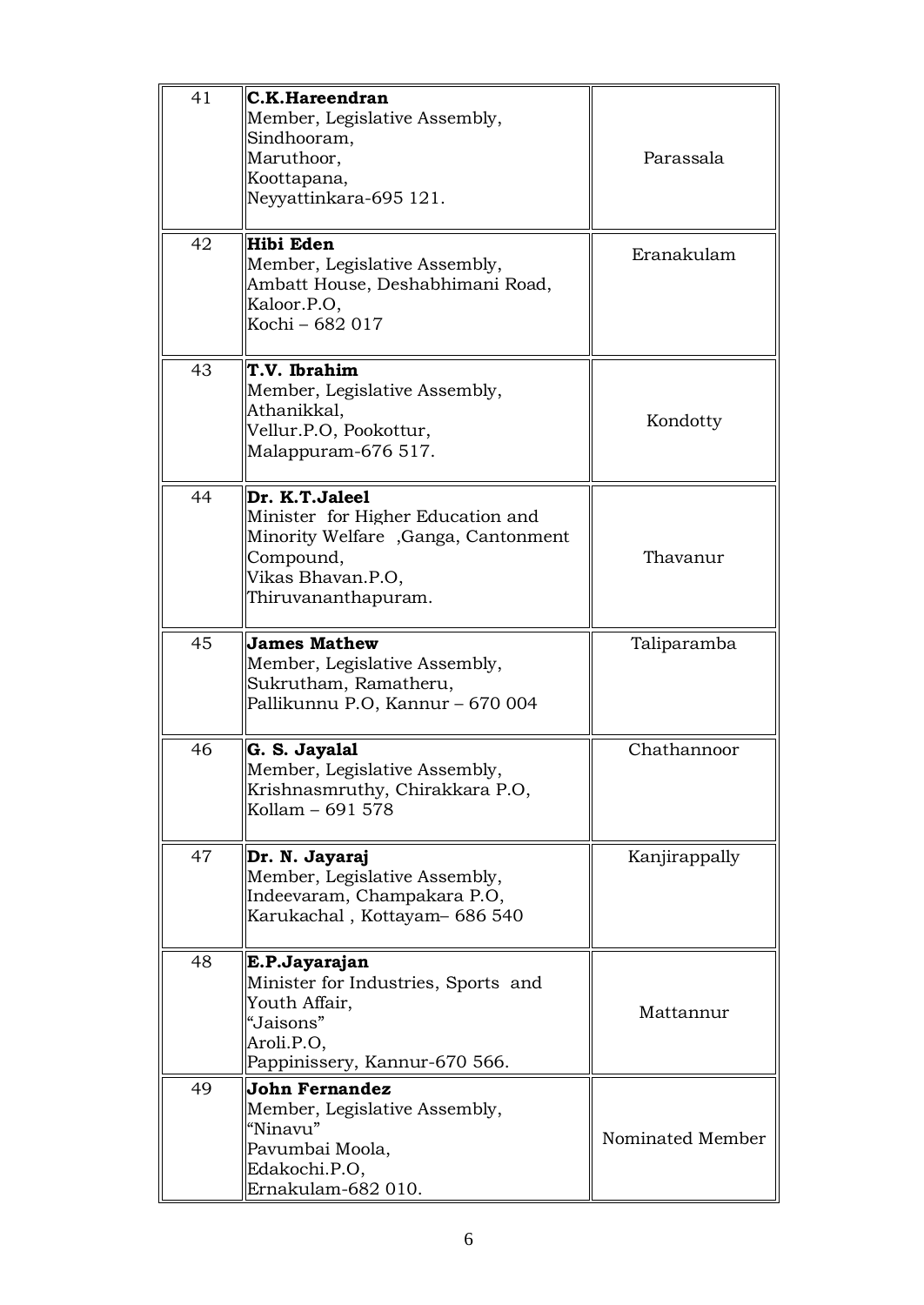| 50 | K.C.Joseph<br>Member, Legislative Assembly,<br>Congress House,<br>Indira Bhavan, Sreekandapuram,<br>Kannur -670631                                | Irikkur           |
|----|---------------------------------------------------------------------------------------------------------------------------------------------------|-------------------|
| 51 | P.J.Joseph<br>Member, Legislative Assembly,<br>"Palathinal House", Purappuzha.P.O,<br>Thodupuzha, Idukki-685 583.                                 | Thodupuzha        |
| 52 | V.Joy<br>Member, Legislative Assembly,<br>"Sadhavanam",<br>Near SN Mission Hospital,<br>Puthanchanda, Varkala.P.O,<br>Thiruvananthapuarm-695 141. | Varkala           |
| 53 | O.R.Kelu<br>Member, Legislative Assembly,<br>Olanchery Puthenmittom,<br>Kattikulam.P.O,<br>Wayanad-670 646                                        | Mananthavady (ST) |
| 54 | K.N.A. Khader<br>Member, Legislative Assembly,<br>Kannanvil House, Ottathara, Kodur.P.O,<br>Malappuram 676504                                     | Vengara           |
| 55 | C. Krishnan<br>Member, Legislative Assembly,<br>Cherootta House,<br>Vellur P.O, Payyannur<br>Kannur-670 307                                       | Payyannur         |
| 56 | <b>K.Krishnanutty</b><br>Member, Legislative Assembly,<br>Ezhuthanikalam,<br>Vilayodi.P.O,<br>Chittur, Palakkad-678 103.                          | Chittur           |
| 57 | K. Kunhiraman<br>Member, Legislative Assembly,<br>Alakode, Pakkam P.O,<br>Bekal Fort (via), Kasargod - 671 316                                    | Udma              |
| 58 | Kovoor Kunjumon<br>Member, Legislative Assembly,<br>Charuvilayil Veedu, Kovoor,<br>Arinalloor P.O,<br>Kollam - 690 538                            | Kunnathur (SC)    |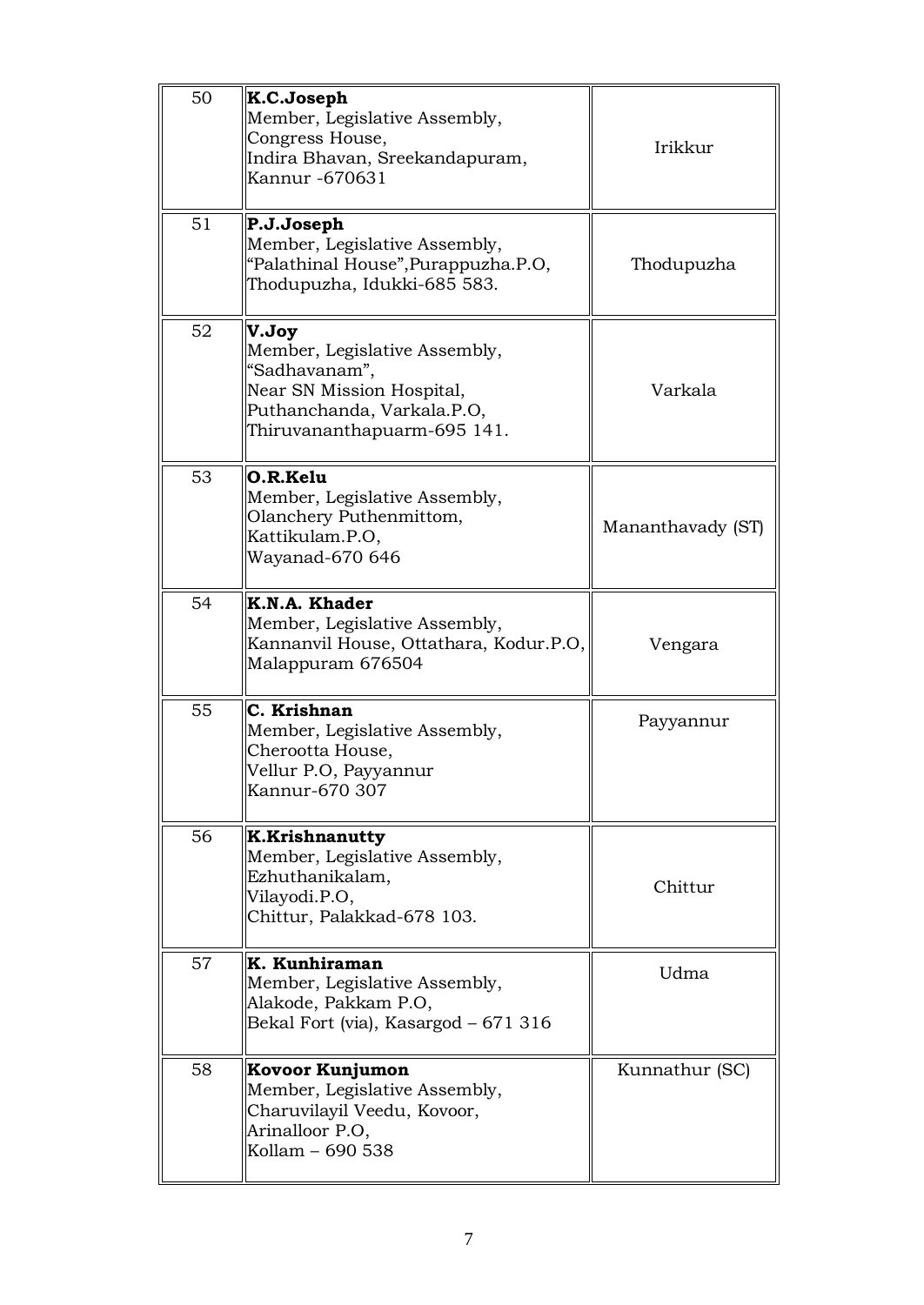| 59 | V.K.C.Mammed Koya<br>Member, Legislative Assembly,<br>"Prabha", Kodinattumukku,<br>Olavanna.P.O,<br>Kozhikode-673 019.                               | <b>Beypore</b> |
|----|------------------------------------------------------------------------------------------------------------------------------------------------------|----------------|
| 60 | C. Mammutty<br>Member, Legislative Assembly,<br>Crescent Manzil, Karakkamala P.O,<br>Mananthavady,<br>Wayanad- 670 645                               | Tirur          |
| 61 | K. M. Mani<br>Member, Legislative Assembly,<br>Karingozhackal House,<br>Pala.P.O,<br>Kottayam- 686 575.                                              | Pala           |
| 62 | M. M. Mani<br>Minister for Electricity,<br>"Xanadu",<br>Vazhuthacaud,<br>Thiruvananthapuram-695 014.                                                 | Udumbanchola   |
| 63 | Mathew T. Thomas<br>Minister for Water Resources,<br>"Prasanth"<br>Cliff House Compound,<br>Nanthancode,<br>Thiruvananthapuram-695 003.              | Thiruvalla     |
| 64 | K.J. Maxy<br>Member, Legislative Assembly,<br>$C.C-16/1741(9/1043),$<br>Konnoth House,<br>Thoppumpady,<br>Kochi-682 005.                             | Kochi          |
| 65 | J. Mercykutty Amma<br>Minister for Fisheries, Harbour<br>Engineering and Cashew Industry,<br>"Ushus"<br>Nanthancode,<br>Thiruvananthapuram- 695 003. | Kundara        |
| 66 | A.C. Moideen<br>Minister for Local Self Governments,<br>"Periyar"<br>Near Cliff House, Nanthancode,<br>Thiruvananthapuram-695 003.                   | Kunnamkulam    |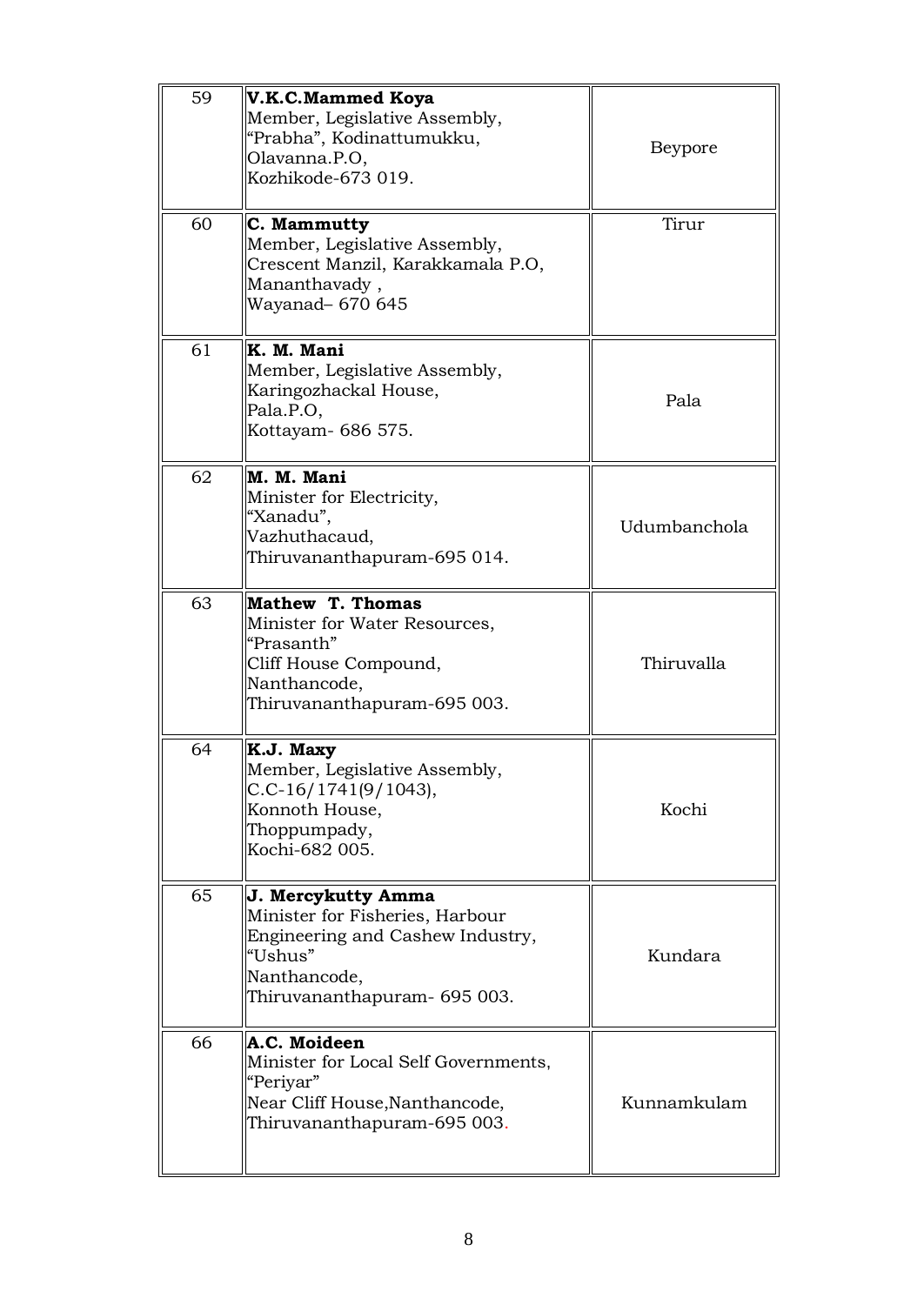| 67 | <b>Mons Joseph</b><br>Member, Legislative Assembly,<br>Narimattom House, Poozhikkol P.O<br>Kaduthuruthy,<br>Kottayam - 686 604                         | Kaduthuruthy    |
|----|--------------------------------------------------------------------------------------------------------------------------------------------------------|-----------------|
| 68 | <b>Muhammed Muhassin.P</b><br>Member, Legislative Assembly,<br>Puthenpeedikakkel,<br>Kondoorkara.P.O.<br>Pattambi, Palakkad-679 313.                   | Pattambi        |
| 69 | M.Mukesh<br>Member, Legislative Assembly,<br>Sree Mangalam,<br>Anandavalleswaram Nagar-98,<br>Kollam-691 012.                                          | Kollam          |
| 70 | Dr. M.K.Muneer<br>Member, Legislative Assembly,<br>"Mehfil", Jaffarkhan Colony,<br>Mavoor Road,<br>Kozhikode-673 006.                                  | Kozhikode South |
| 71 | K.Muraleedharan<br>Member, Legislative Assembly,<br>"Jyothis", BNRA-171/A,<br>Bhagavathi Nagar,<br>Kowdiar.P.O,<br>Thiruvananthapuram-695 003.         | Vattiyoorkavu   |
| 72 | D.K.Murali<br>Member, Legislative Assembly,<br>"Sree Veedu",<br>Attingal Road, Venjaramoodu P.O,<br>Thiruvananthapuram-695 607.                        | Vamanapuram     |
| 73 | <b>Murali Perunelly</b><br>Member, Legislative Assembly,<br>Perunelly House,<br>Oorakam, Pathiyarkulangara.P.O,<br>Parappur(Via), Thrissur-680 552.    | Manalur         |
| 74 | C.K.Nanu<br>Member, Legislative Assembly,<br>Keloth Thazhakkuniyil House,<br>"Suchithalayam",<br>Railway Station Road,<br>Vadakara, Kozhikode-673 101. | Vadakara        |
| 75 | N. A.Nellikkunnu<br>Member, Legislative Assembly,<br>Bangarakkunnu Road,<br>Nellikkunnu, Kasargod P.O -671 121                                         | Kasaragod       |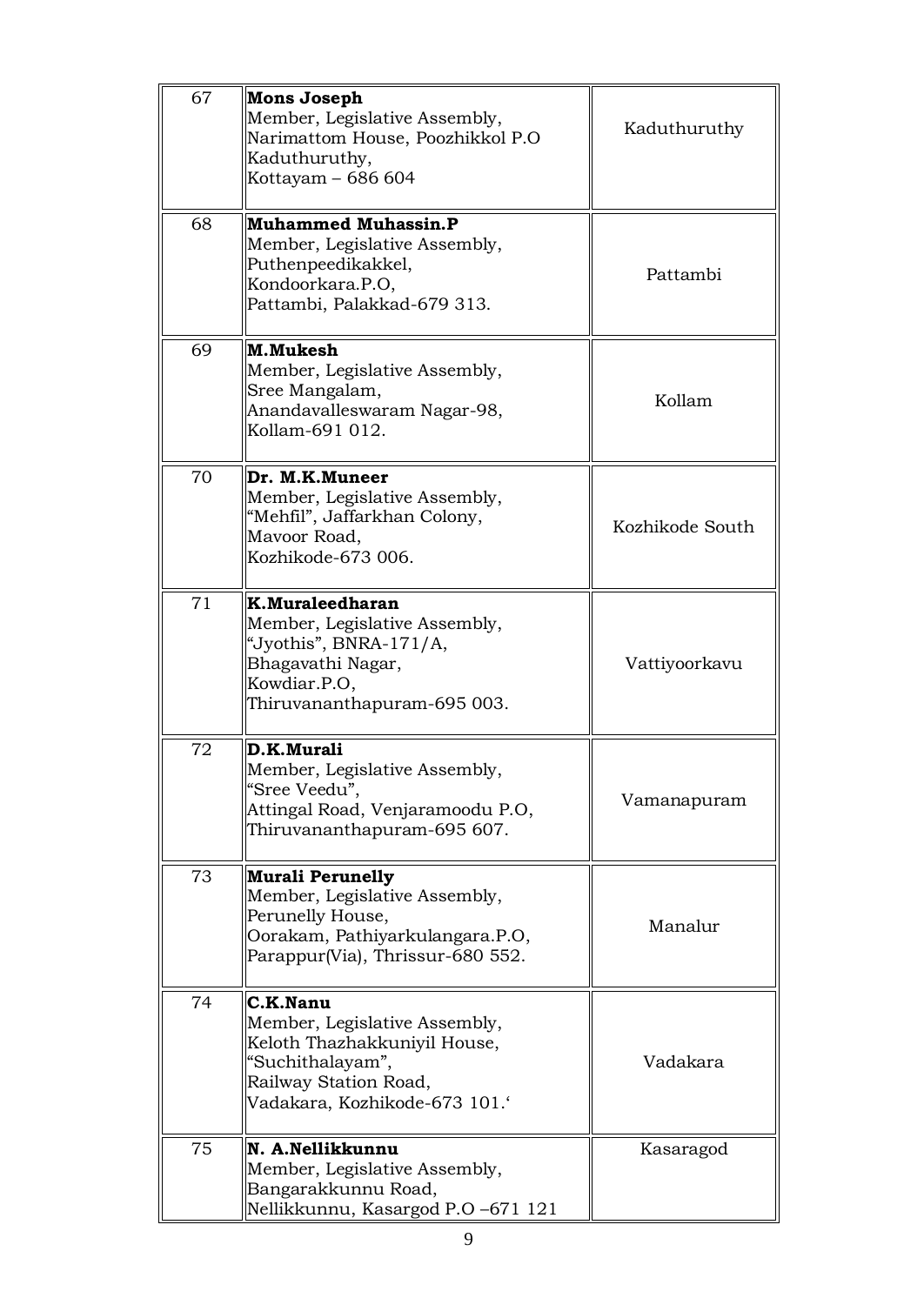| 76 | M.Noushad<br>Member, Legislative Assembly,<br>"Thengazhikam"<br>Manakkad,<br>Vadakkevila .P.O, Kollam-691 010                          | Eravipuram      |
|----|----------------------------------------------------------------------------------------------------------------------------------------|-----------------|
| 77 | <b>Oommen Chandy</b><br>Member, Legislative Assembly,<br>Karott Vallakallil, Puthupally,<br>Kottayam-686 011.                          | Puthuppally     |
| 78 | <b>U.R.Pradeep</b><br>Member, Legislative Assembly,<br>Thekkepurakkal House,<br>Pallur.P.O,<br>Desamangalam(Via),<br>Thrissur-679 532. | Chlakkara (SC)  |
| 79 | A.Pradeepkumar<br>Member, Legislative Assembly,<br>"Neelambari",<br>West Hill.P.O,<br>Kozhikode-673 005.                               | Kozhikode North |
| 80 | K.D.Prasenan<br>Member, Legislative Assembly,<br>"Kizhakkumpuram Veedu",<br>Kattussery .P.O.,<br>Alathur,<br>Palakkad-678 541.         | Alathur         |
| 81 | U.Prathibha<br>Member, Legislative Assembly,<br>Pallinalpada House,<br>Thakazhy.P.O,<br>Alappuzha-688 562.                             | Kayamkulam      |
| 82 | Purushan Kadalundi<br>Member, Legislative Assembly,<br>Thanal, Thondayad, Chevarambalam<br>P.O.<br>Kozhikode - 673 017                 | Balusseri (SC)  |
| 83 | Thiruvanchoor Radhakrishnan<br>Member, Legislative Assembly,<br>"Manasa", Kodimatha,<br>Kottayam South.P.O,<br>Kottayam-686 013.       | Kottayam        |
| 84 | P. T. A. Rahim<br>Member, Legislative Assembly,<br>Misfa, Koduvally P.O,<br>Kozhikode, Pin - 673 572                                   | Kunnamangalam   |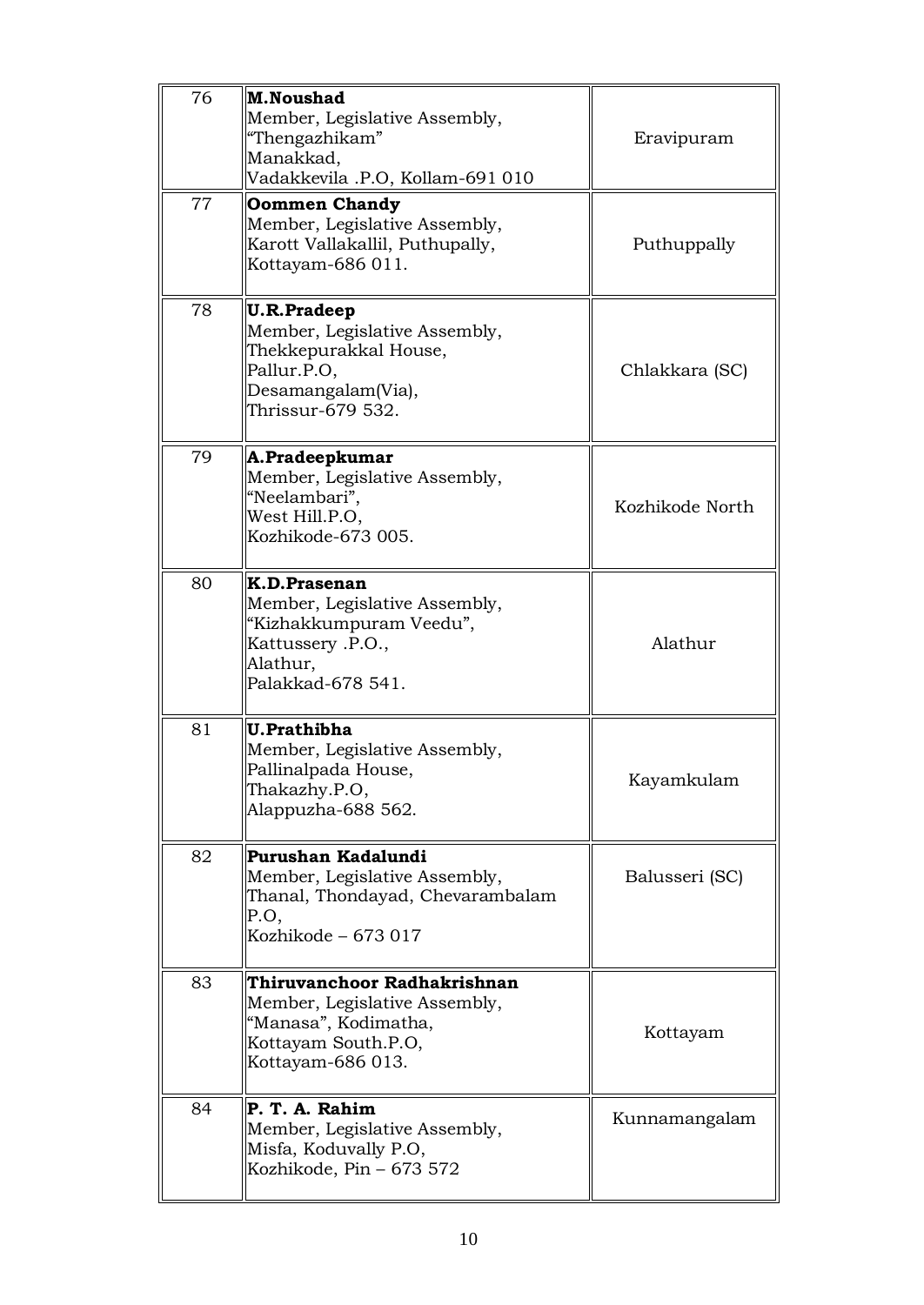| 85 | O. Rajagopal<br>Member, Legislative Assembly,<br>D-10, Sivaji Saphire,<br>Jawahar Nagar,<br>Thiruvananthapuram-695 003.                         | Nemom            |
|----|-------------------------------------------------------------------------------------------------------------------------------------------------|------------------|
| 86 | M. Rajagopalan<br>Member, Legislative Assembly,<br>"Phoenix",<br>Kayyoor, Kayyoor.P.O,<br>Cheruvathur(Via),<br>Kasargod-671 313.                | Trikaripur       |
| 87 | K.Rajan<br>Member, Legislative Assembly,<br>Pulikkal House, Anthikad.P.O,<br>Thrissur-680 641.                                                  | Ollur            |
| 88 | S. Rajendran<br>Member, Legislative Assembly,<br>Ikka Bhavan, Ikka Nagar,<br>Munnar, Devikulam, Idukki - 685 612                                | Devikulam (SC)   |
| 89 | R. Rajesh<br>Member, Legislative Assembly,<br>Nalloorkulathil, Kollakadavu P.O,<br>Chenganoor,<br>Alappuzha – 690 509                           | Mavelikkara (SC) |
| 90 | T.V. Rajesh<br>Member, Legislative Assembly,<br>Kulappuram, Vilayamcode P.O,<br>Kannur – 670 501                                                | Kalliasseri      |
| 91 | K.Raju<br>Minister for Forests, Animal Husbandry<br>and Zoos.<br>"Ajantha",<br>Opp.Raj Bhavan,<br>Vellayambalam,<br>Thiruvananthapuram-695 010. | Punalur          |
| 92 | Raju Abraham<br>Member, Legislative Assembly,<br>Kandanattu Veedu, Angadi P.O,<br>Ranni, Pathanamthitta-689674                                  | Ranni            |
| 93 | R.Ramachandran<br>Member, Legislative Assembly,<br>Kalathil Veedu,<br>Kallelibhagam.P.O,<br>Karunagapally,<br>Kollam-690 519.                   | Karunagapally    |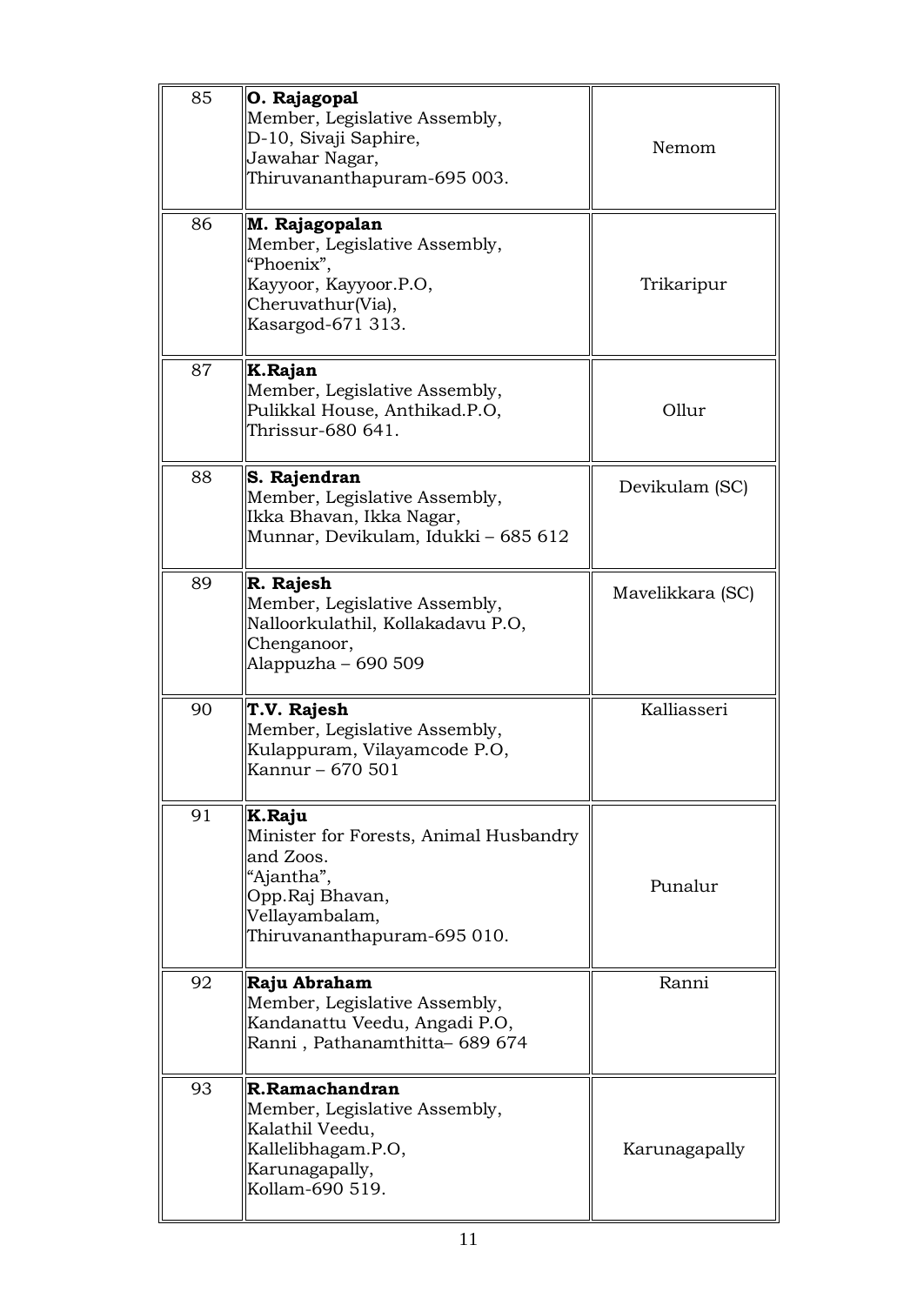| 94<br>95 | Ramachandran Kadannappalli<br>Minister for Ports, Museums and<br>Archaelogy,<br>"Rose House",<br>Vazhuthacaud,<br>Thiruvananthapuram-695 014.<br>T.P.Ramakrishnan | Kannur          |
|----------|-------------------------------------------------------------------------------------------------------------------------------------------------------------------|-----------------|
|          | Minister for Labour and Excise,<br>"Essendene",<br>Near Cliff House,<br>Nanthancode,<br>Thiruvananthapuram-695 003.                                               | Perambra        |
| 96       | <b>Ramesh Chennithala</b><br>Leader of Opposition,<br>Cantonment House,<br>Vikas Bhavan.P.O,<br>Thiruvananthapuram-695 033.                                       | Haripad         |
| 97       | Mullakkara Retnakaran<br>Member, Legislative Assembly,<br>"Ragam", Ambalakara P.O,<br>Kottarakara,<br>Kollam - 691 532                                            | Chadayamangalam |
| 98       | Prof.C.Raveendranath<br>Minister for General Education,<br>"Pournami",<br>Cliff House Compound,<br>Nanthancode,<br>Kowdiar.P.O,<br>Thiruvananthapuram-695 003.    | Puthukkad       |
| 99       | <b>Karat Razack</b><br>Member, Legislative Assembly,<br>Golden Villa,<br>Koduvally.P.O,<br>Kozhikode-673 572.                                                     | Koduvally       |
| 100      | Roji.M.John<br>Member, Legislative Assembly,<br>Mullan Madakkal House,<br>Ayroor.P.O, Kurumassery,<br>Ernakulam-683 579.                                          | Angamaly        |
| 101      | <b>Roshy Augustine</b><br>Member, Legislative Assembly,<br>Cherunilathuchalil House,<br>Idukki Colony.P.O,<br>Vazhathope.P.O,<br>Idukki-685 602.                  | Idukki          |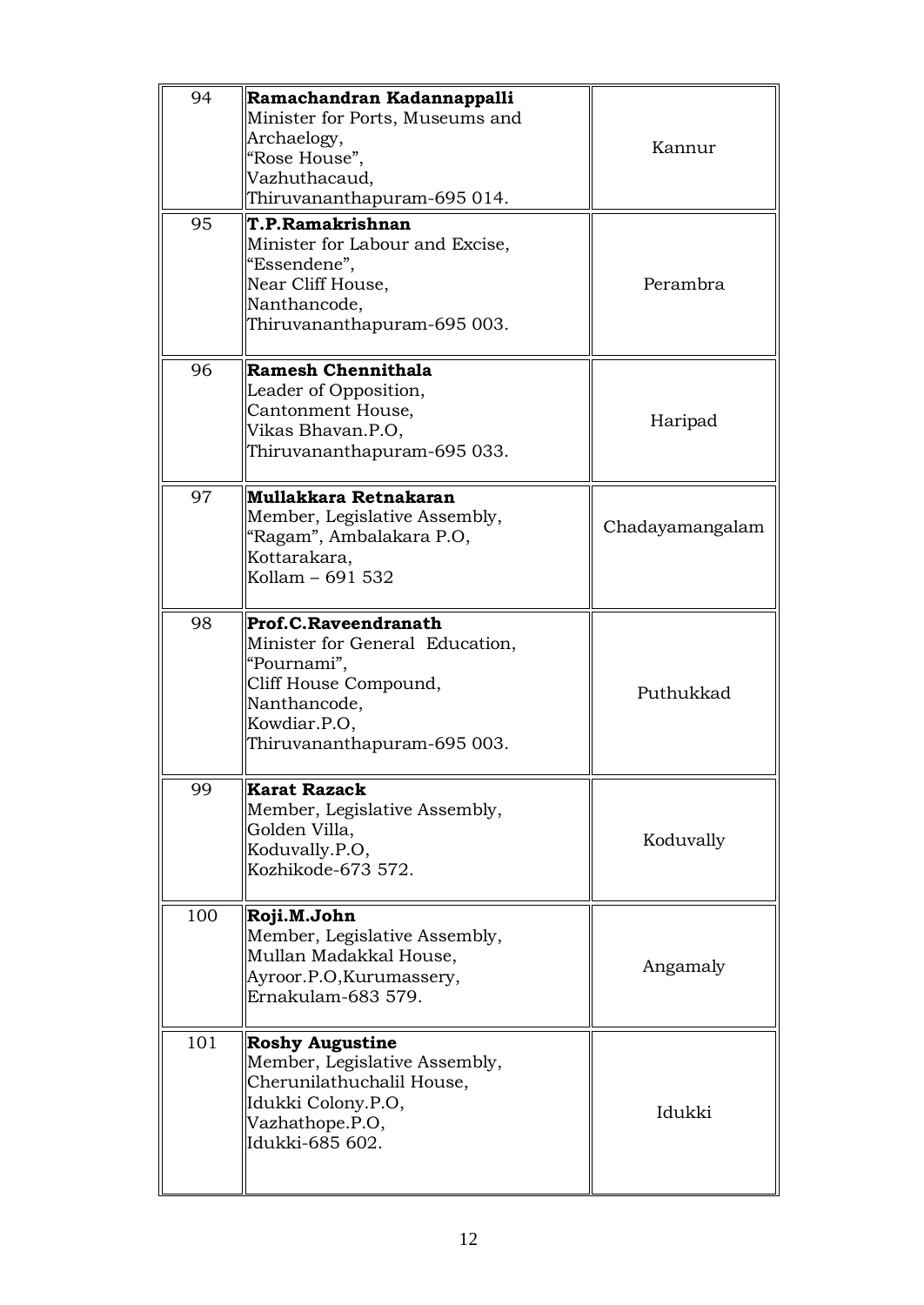| 102 | K.S.Sabarinadhan<br>Member, Legislative Assembly,<br>"Abhayam", B-21,<br>Sreerangam Lane,<br>Sasthamangalam.P.O,<br>Thiruvananthapuram-695 010.  | Aruvikkara       |
|-----|--------------------------------------------------------------------------------------------------------------------------------------------------|------------------|
| 103 | V.P. Sajeendran<br>Member, Legislative Assembly,<br>Vallothiyamala, Kolenchery P.O,<br>Ernakulam - 682 311                                       | Kunnathunad (SC) |
| 104 | Saji Cherian<br>Member, Legislative Assembly,<br>Thengumtharayil,<br>Kozhuvaloor.P.O,<br>Chengannur-689521.                                      |                  |
| 105 | N.Samsudheen<br>Member, Legislative Assembly,<br>Kolappatt Veedu,<br>Paravanna.P.O, Tirur,<br>Malappuram-676 502.                                | Mannarkad        |
| 106 | S. Sarma<br>Member, Legislative Assembly,<br>"Reshmas', Manappasseril,<br>Perumpadanna, North Paravoor,<br>Ernakulam-683 513.                    | Vypeen           |
| 107 | A.K.Saseendran<br>Minister for Transport,<br>"Kaveri",<br>No.6, Eastern Side of Cantonment<br>House,<br>Palayam, Thiruvananthapuram-<br>695 033. | Elathur          |
| 108 | C.K.Saseendran<br>Member, Legislative Assembly,<br>"Ushus", Ponnada,<br>Maniyankode.P.O,<br>Kalpetta North, Wayanad-673 122.                     | Kalpetta         |
| 109 | P.K.Sasi<br>Member, Legislative Assembly,<br>Radhika Nivas,<br>Kulikkiliyad,<br>Kottappuram.P.O,<br>Sreekrishnapuram (via)<br>Palakkad-679 518.  | Shornur          |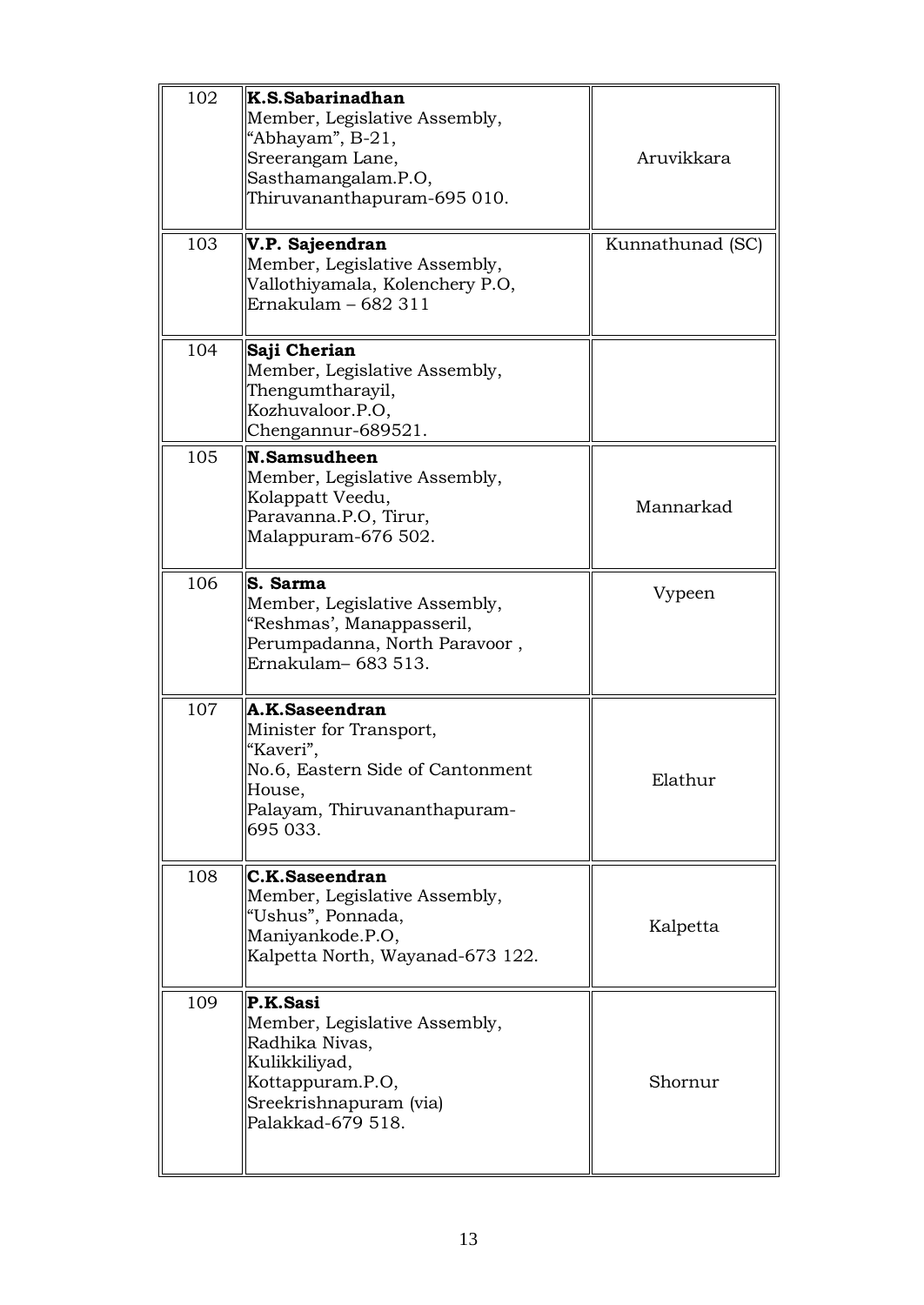| 110 | V.Sasi<br>Deputy Speaker,<br>"Swathi",<br>Legislature Complex,<br>Vikas Bhavan.P.O,<br>Thiruvananthapuram- 695 033.                                      | Chirayinkeezhu(SC) |
|-----|----------------------------------------------------------------------------------------------------------------------------------------------------------|--------------------|
| 111 | V. D. Satheesan<br>Member, Legislative Assembly,<br>"Devaragam", Kesari Junction,<br>North Paravur,<br>Ernakulam - 683 513                               | Paravur            |
| 112 | <b>I.B.Satheesh</b><br>Member, Legislative Assembly,<br>Aswathy Bhavan,<br>Kandala.P.O, Koovalassery,<br>Thiruvananthapuram-695512.                      | Kattakkada         |
| 113 | <b>B.Sathyan</b><br>Member, Legislative Assembly,<br>"Boby's Land",<br>Anupama Nagar,<br>Muttada.P.O,<br>Thiruvananthapuram-695 025.                     | Attingal(SC)       |
| 114 | Shafi Parambil<br>Member, Legislative Assembly,<br>$A-17-A,$<br>New Civil Nagar,<br>Palakkad-678 001.                                                    | Palakkad           |
| 115 | K. M. Shaji<br>Member, Legislative Assembly,<br>House No.5,<br>Alliance Greens Villa,<br>Ottathengu,<br>Alavil.P.O,<br>Kannur-670008.                    | Azhikode           |
| 116 | A.N.Shamseer<br>Member, Legislative Assembly,<br>Aminas, Paral.P.O,<br>Thalassery,<br>Kannur-670 671.                                                    | Thalassery         |
| 117 | K.K.Shailaja Teacher<br>Minister for Health and Social Justice,<br>"Nila",<br>Near Cantonment House,<br>Vikas Bhavan.P.O,<br>Thiruvananthapuram-695 033. | Kuthuparamba       |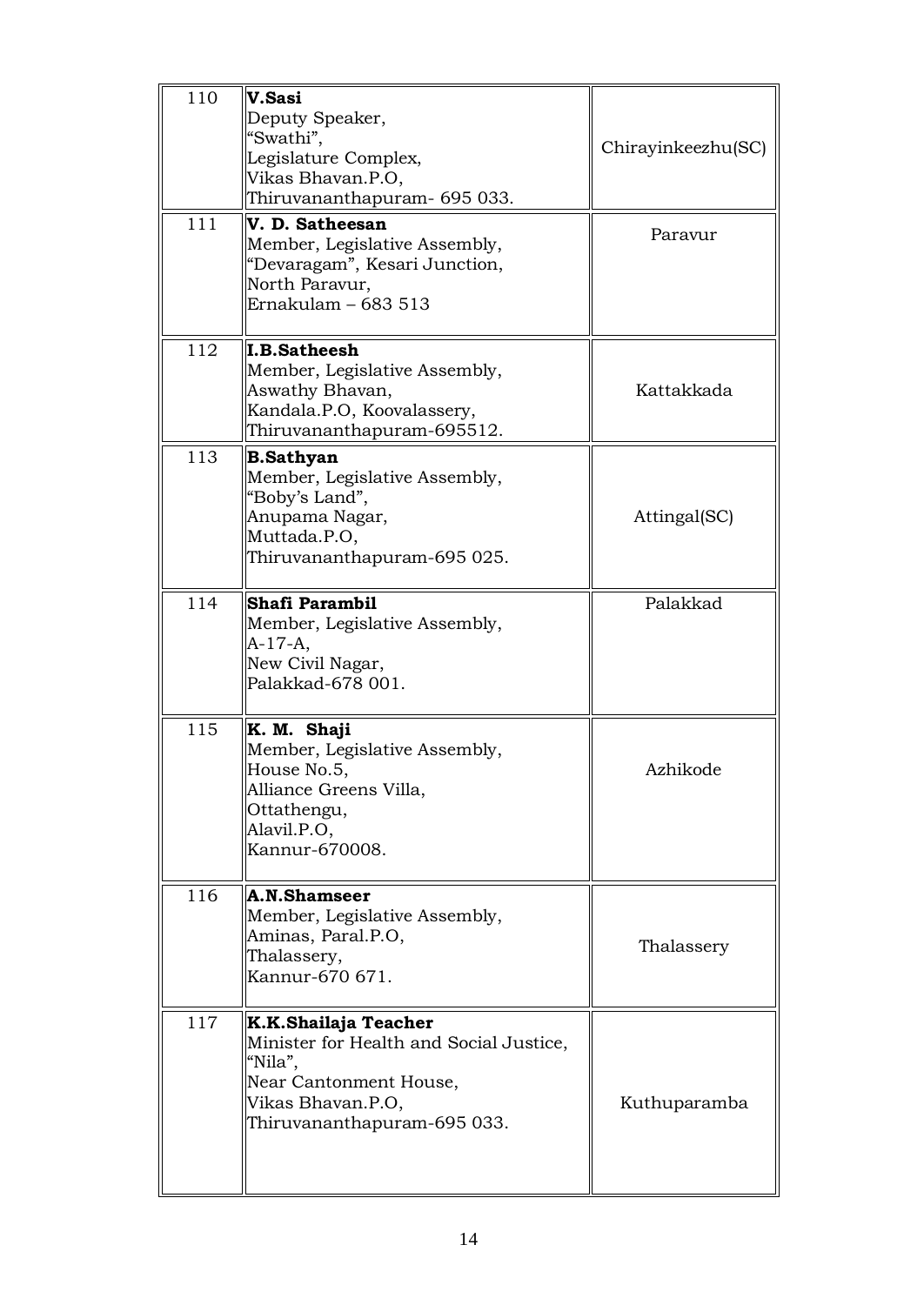| 118 | V.S.Sivakumar<br>Member, Legislative Assembly,<br>T.C.9/2376, Sreerangam Lane,<br>Sasthamangalam P.O,<br>Thiruvananthapuram-695 010.            | Thiruvananthapuram |
|-----|-------------------------------------------------------------------------------------------------------------------------------------------------|--------------------|
| 119 | P.Sreeramakrishnan<br>Speaker,<br>"Neethi",<br>Legislature Complex,<br>Vikas Bhavan.P.O,<br>Thiruvananthapuram-695 033.                         | Ponnani            |
| 120 | G.Sudhakaran<br>Minister for Public Works and<br>Registration,<br>"Nest",<br>Near Clif House,<br>Nanthancode,<br>Thiruvananthapuram-695 003.    | Ambalapuzha        |
| 121 | V.R.Sunil Kumar<br>Member, Legislative Assembly,<br>Vattaparambil House,<br>Pullut.P.O,<br>Kodungallur,<br>Thrissur-680 663.                    | Kodungallur        |
| 122 | V.S.Sunil Kumar<br>Minister for Agriculture,<br>"Grace",<br>Near Cantonment House,<br>Vikas Bhavan,<br>Thiruvananthapuram-695 033.              | Thrissur           |
| 123 | <b>Sunny Joseph</b><br>Member, Legislative Assembly,<br>"Roses",, Iritty.P.O,<br>Kannur - 670 703                                               | Peravoor           |
| 124 | <b>Kadakampally Surendran</b><br>Minister for Co-operation, Tourism and<br>Devaswoms,<br>Thycaud House,<br>Vazhuthacaud,<br>Thiruvananthapuram. | Kazhakkoottam      |
| 125 | K. Suresh Kurup<br>Member, Legislative Assembly,<br>Raj Bhavan,<br>Kizhakke Nada, Ettumanoor,<br>Kottayam-686 631.                              | Ettumanoor         |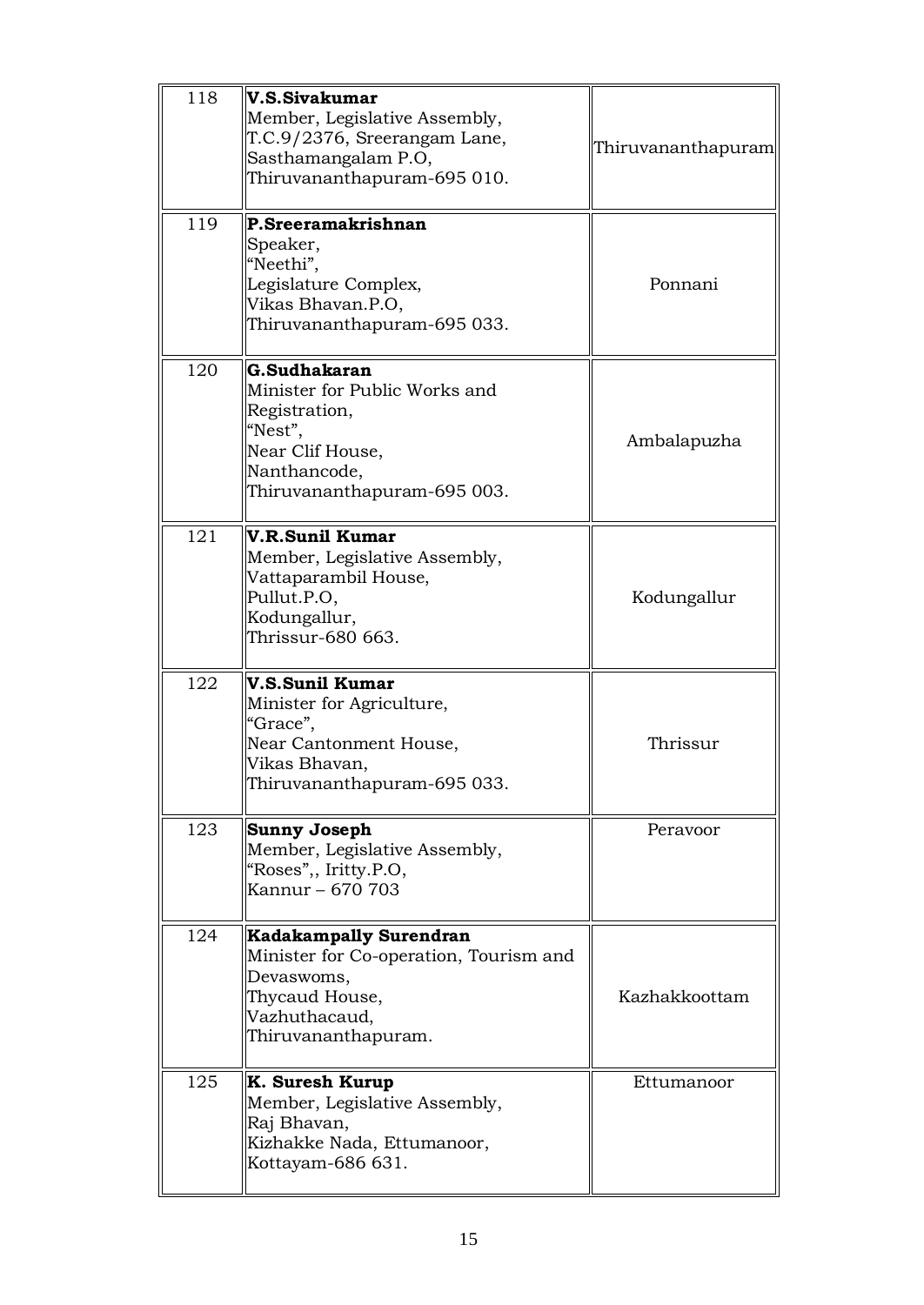| 126 | M.Swaraj<br>Member, Legislative Assembly,<br>Flat No.ID,<br>Royal Sunflower,<br>MKK Nagar, Thripunithura,<br>Ernakulam-682 301.            | Thripunithura |
|-----|--------------------------------------------------------------------------------------------------------------------------------------------|---------------|
| 127 | <b>E.T.Taison Master</b><br>Member, Legislative Assembly,<br>Elanjikkal House, Kara.P.O,<br>Thrissur-680 671.                              | Kaipamangalam |
| 128 | P.Thilothaman<br>Minister for Food and Civil Supplies,<br>"Ashoka",<br>Cliff House Compound, Nanthancode,<br>Thiruvananthapuram-695 003.   | Cherthala     |
| 129 | C. F. Thomas<br>Member, Legislative Assembly,<br>Chennickara, Angadi,<br>Changanassery,<br>Kottayam - 686 101                              | Changanassery |
| 130 | P.T.Thomas<br>Member, Legislative Assembly,<br>Puthiyaparambil House,<br>44/1362, Vayalasserry Road,<br>Palarivattom.P.O,<br>Kochi-682 025 | Thrikkakara   |
| 131 | <b>Thomas Chandy</b><br>Member, Legislative Assembly,<br>Vettikad Veedu,<br>Kalathil Parambil, Chennamkary,<br>Alappuzha – $688501$        | Kuttanad      |
| 132 | Dr.T.M.Thomas Issac<br>Minister for Finance, Coir,<br>"Manmohan Bungalow",<br>Kowdiar,<br>Thiruvananthapuram-695 003.                      | Alappuzha     |
| 133 | P. Ubaidulla<br>Member, Legislative Assembly,<br>Anakkayam P.O,<br>Malappuram $-676509$                                                    | Malappuram    |
| 134 | M. Ummer<br>Member, Legislative Assembly,<br>Mampadan House,<br>Cherani,<br>Karuvambram.P.O,<br>Manjeri, Malappuram – 676 123              | Manjeri       |